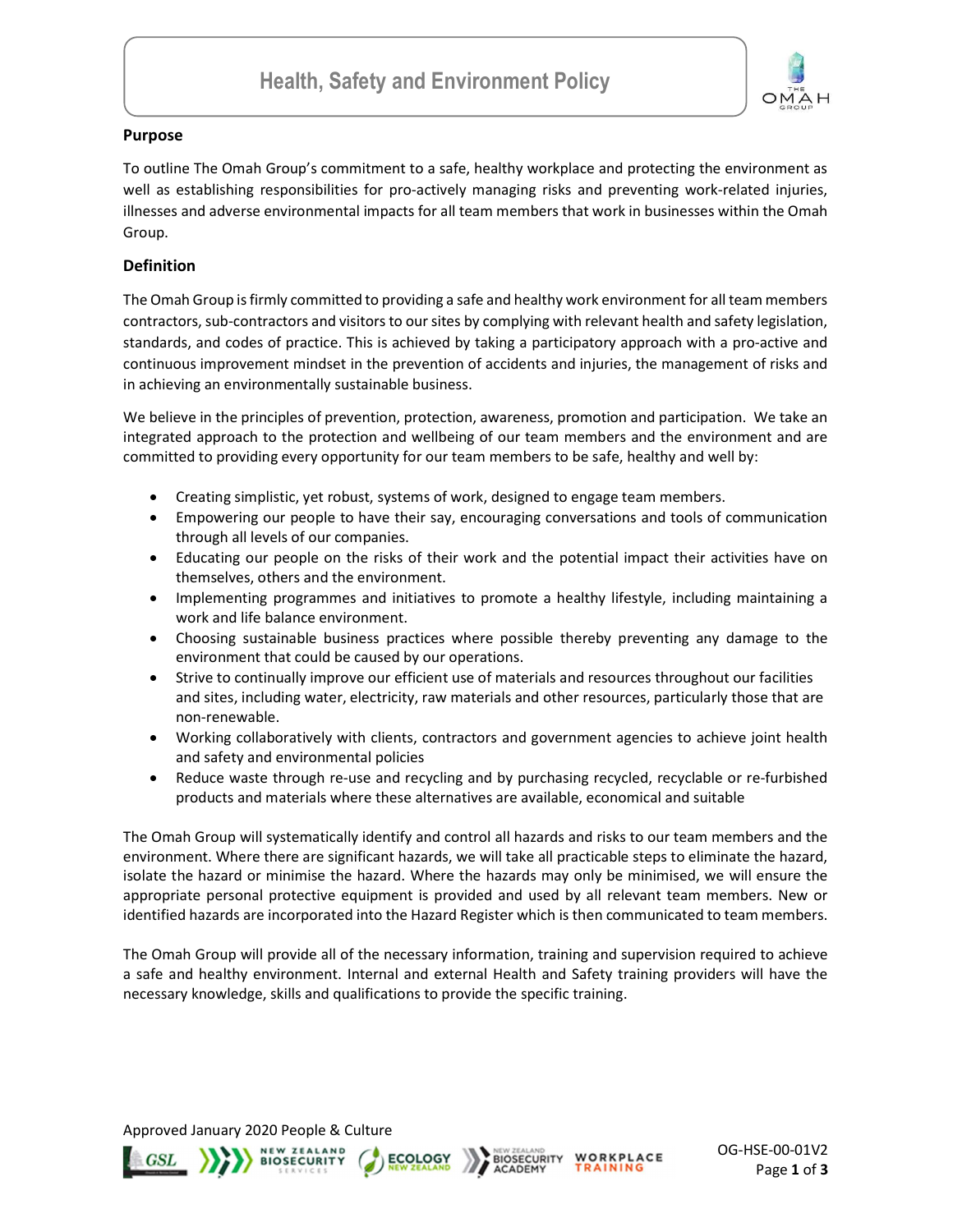

## Actions and Responsibilities

The following areas of responsibility are essential to ensure the successful implementation of this policy.

### Senior Managers:

Have key responsibilities for developing, implementing and improving the Omah Group's Health and Safety Management system as a part of day to day operations. These include the following:

- Demonstrating continuous improvement through a systematic approach to health, safety and environment matters that includes reviewing and evaluating health and safety initiatives, setting specific strategic goals and objectives, systems and programs in partnership with managers and other relevant team members.
- Providing leadership and direction in matters of health and safety and demonstrating a commitment to continually improving health and safety performance.
- Providing opportunities for team members to have their say about health and safety matters and keeping team members informed about any outcomes.
- Establishing and achieving overall health and safety goals and objectives as part of the business plans for their areas of responsibility.
- Appointing and supporting Health and Safety worker representatives in the Omah Group Health and Safety Committee. To work in conjunction with this committee to ensure relevant information is shared and that they are supported and consulted in deploying the Health and Safety initiatives and comply with current company policies, legislative requirements and relevant standards.
- Demonstrating commitment to complying with legislation, regulations, codes of practice and safe operating procedures relevant to our workplace.

#### Managers

All Managers and others in positions of responsibility share accountability for managing health and safety within their areas of control. They are responsible for providing and maintaining a safe and healthy work environment by:

- Establishing and enforcing safe methods, safe equipment and safe practice at all times.
- Determining the required level of competency for team members and providing effective training as appropriate, especially during the Induction process.
- Maintain an accurate recording, reporting and investigation of incidents and injuries.
- Actively encouraging the early reporting of any pain or discomfort and to encourage the accurate reporting of 'near miss' incidents from all team members.
- Supporting the Omah Group Return to Work program for any team members who have been off work for personal and/or work-related incidents.
- Being trained in the hazard identification process and encouraging all team members to be involved in the hazard identification process and implementing the hazard management process.
- Developing team member commitment to achieving excellent health and safety standards including measurable health and safety objectives, where appropriate.
- Allocating the necessary human and financial resources to achieve the business health and safety goals.
- Regularly reviewing and communicating the Health and Safety policy and procedures and holding team members responsible for supporting the policy and related procedures including taking appropriate actions in the event of unacceptable performance or behaviour, consistent with normal operational practice.

Approved January 2020 People & Culture